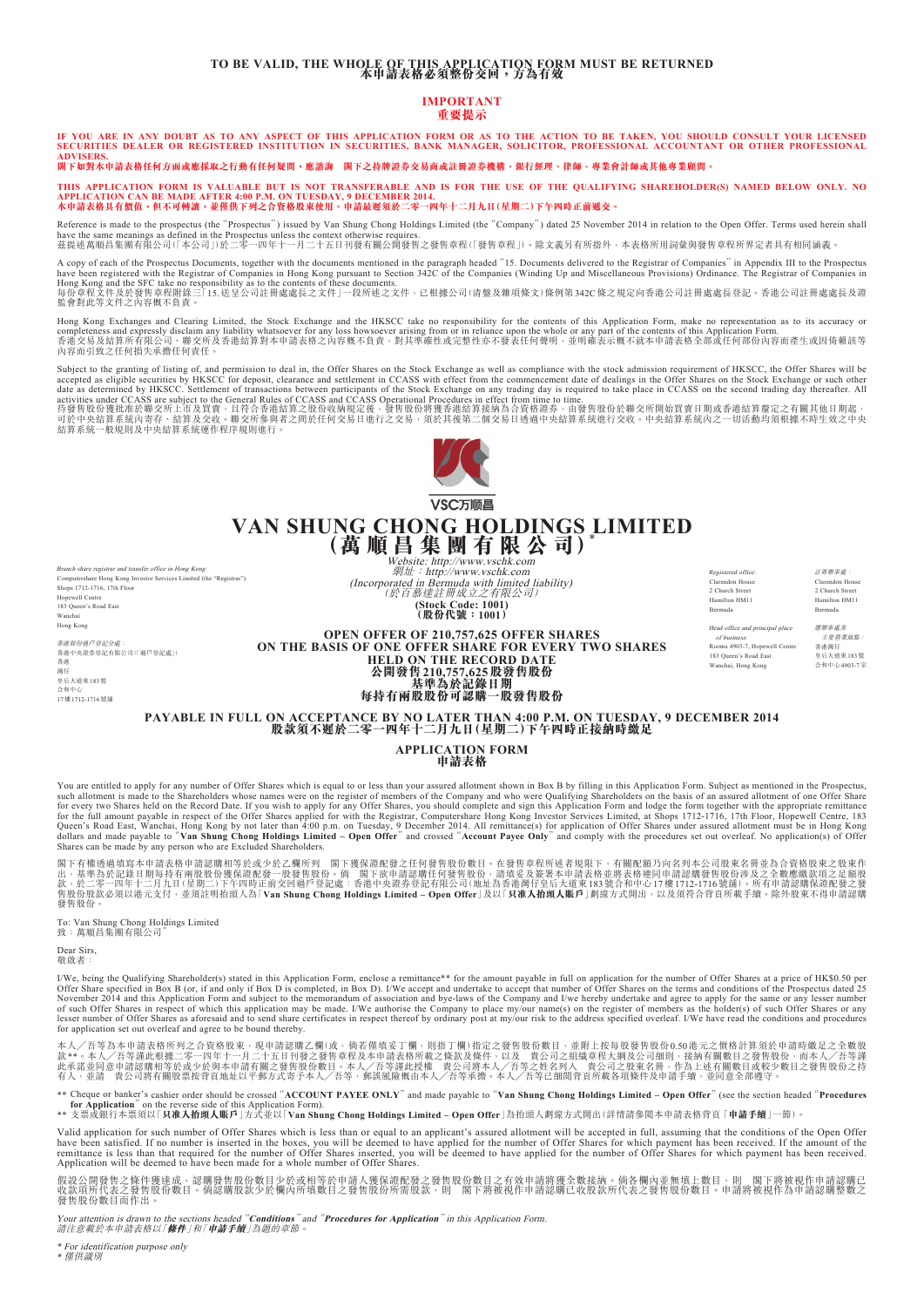**Application Form No. 申請表格編號**

| Name(s) and address of Qualifying Shareholder(s) 合資格股東姓名及地址                                                                                                                                                                                                                                                                                           |                                                                                    |                                                                                                                                                                                                           |  |
|-------------------------------------------------------------------------------------------------------------------------------------------------------------------------------------------------------------------------------------------------------------------------------------------------------------------------------------------------------|------------------------------------------------------------------------------------|-----------------------------------------------------------------------------------------------------------------------------------------------------------------------------------------------------------|--|
|                                                                                                                                                                                                                                                                                                                                                       | Box A<br>甲欄                                                                        | Number of Shares registered in your name on Monday, 24 November 2014<br>於二零一四年十一月二十四日(星期一)以 閣下名義登記之股份數目                                                                                                   |  |
| Application can only be made by the Qualifying Shareholder(s) named above.<br>Please enter in Box D the number of Offer Shares applied for and the amount of remittance enclosed<br>(calculated as the number of Offer Shares applied for multiplied by HK\$0.50).<br>認購申請僅可由上文列名之合資格股東作出。<br>請於丁欄填妥所申請認購之發售股份數目及隨附之股款金額<br>(以申請認購之發售股份數目乘以0.50港元計算)。 | $_{\rm Z}^{\rm Box\,B}$                                                            | Number of Offer Shares in your assured allotment subject to payment in full<br>on acceptance by not later than 4:00 p.m. on Tuesday, 9 December 2014<br>閣下獲保證配發之發售股份數目,股款須於二零一四年十二月九日(星期二)<br>下午四時正前接納時繳足 |  |
|                                                                                                                                                                                                                                                                                                                                                       |                                                                                    |                                                                                                                                                                                                           |  |
|                                                                                                                                                                                                                                                                                                                                                       |                                                                                    | Amount payable on assured allotment when applied in full<br>申請認購全數保證配額時應繳款項                                                                                                                               |  |
|                                                                                                                                                                                                                                                                                                                                                       | Box C<br>丙欄                                                                        | <b>HKS</b><br>港元                                                                                                                                                                                          |  |
| Number of Offer Shares applied for<br>申請認購之發售股份數目<br>$_{\top^{\#}}^{\rm Box}$ D                                                                                                                                                                                                                                                                       |                                                                                    | <b>HKS</b><br>港元                                                                                                                                                                                          |  |
|                                                                                                                                                                                                                                                                                                                                                       | Name of bank on which<br>cheque/banker's cashier order is drawn<br>支票/ 銀行本票之付款銀行名稱 |                                                                                                                                                                                                           |  |
|                                                                                                                                                                                                                                                                                                                                                       | Cheque/banker's cashier order number<br>支票/銀行本票號碼                                  |                                                                                                                                                                                                           |  |
| Signature(s) of Qualifying Shareholder(s)<br>(all joint Qualifying Shareholders must sign)<br>合資格股東簽署<br>(所有聯名合資格股東均須簽署)                                                                                                                                                                                                                              |                                                                                    |                                                                                                                                                                                                           |  |
|                                                                                                                                                                                                                                                                                                                                                       |                                                                                    |                                                                                                                                                                                                           |  |
| Please insert contact telephone number 請填上聯絡電話號碼: ______________________________                                                                                                                                                                                                                                                                      |                                                                                    |                                                                                                                                                                                                           |  |
| Please staple<br>your payment<br>here<br>請將<br>股款<br>繁釘在此                                                                                                                                                                                                                                                                                             |                                                                                    |                                                                                                                                                                                                           |  |
|                                                                                                                                                                                                                                                                                                                                                       |                                                                                    | VSC万顺昌<br>VAN SHUNG CHONG HOLDINGS LIMITED<br>(萬順昌集團有限公司)                                                                                                                                                 |  |

\* For identification purpose only \* 僅供識別